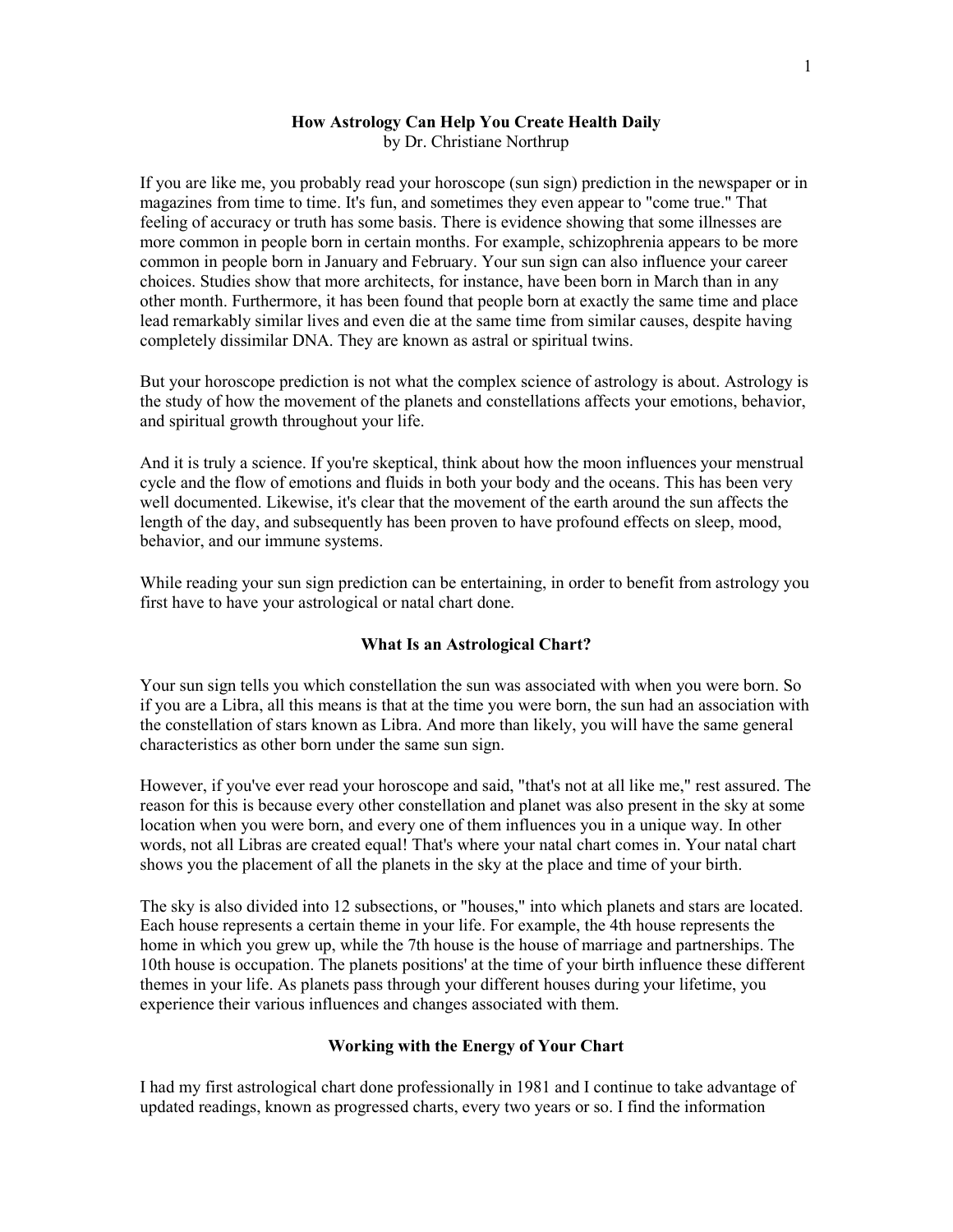helpful and accurate, and it allows me to work more consciously with what I call the energy of the universe as it comes through me. As a result, I've been more empowered when difficult or negative events have happened to me. Instead of feeling like a helpless victim, I've been able to take the stance that the event happened for a reason and was ultimately for my own good, even if it didn't feel like it at the time. That's because knowing what your natal chart looks like and learning how different planets affect your houses as they pass through them can give you a sense of the big picture and the reasons the picture looks the way it does.

For example, I once had a reading which "told" me that I was going to experience a betrayal of some sort from a medical colleague and that this was going to happen as a way to strengthen my sense of conviction about my work. When I was later reported to my state medical board by a disgruntled and frightened general surgeon for offering our mutual patient an alternative to surgery, I was able to understand that the reason was bigger than I was. As a result of my prior astrological reading, I was not as terrified as I might have been.

And although the entire situation was very painful and difficult for me, and though it brought up every doubt I'd ever had about my work, I emerged from the process stronger and more empowered than ever before. I came to see that my "betrayer" had contributed significantly to my personal growth -- so much so that in the end I was actually grateful for the whole thing.

If you get your chart read, it's important to remember that astrology won't predict the future. However, it can predict possible scenarios, which will be teachers for you. For example, I currently have Pluto, the planet associated with death and rebirth, transiting my 6th house, which is associated with work and physical health. While this does not give me a prediction about a specific event of health problem, I now understand why I have felt so compelled to change my mode of working and my place of work. Other big changes are also going on at this time. Knowing why allows me to work consciously with the energy of Pluto instead of resisting the "deaths" that have to happen in my life at this time and makes undergoing these transformations easier.

Astrological readings have also confirmed what I already knew intuitively. This has sometimes resulted in less suffering than I might otherwise have felt, because they give meaning and context to situations. However, astrological readings don't take away pain. If you don't have basic skills for identifying and regulating your emotions, if you tend to take things too concretely or literally, if you are looking for someone to tell you what to do, or if you don't have the basic skills necessary to care for yourself on the Earth (such as balance a checkbook, hold down a job, or maintain friendships) astrology probably won't be helpful to you. It might be too abstract. Astrology does not predict who you will meet and when you will meet them. It won't make your career decisions for you. And it will not tell you how to make money (though I can tell you that many highly successful people consult astrologers as a way to hone their own intuitive guidance system and help them act on their hunches). In other words, it's not a replacement for the discipline and skills it takes to lead a successful life.

Here's an example of how one of my patients used astrology successfully in her life.

### Astrological Case Study

Abigail was 52 years old and going through menopause without problems on low dose, bioidentical HRT. One day, her husband, seemingly out of the blue, asked her for a divorce.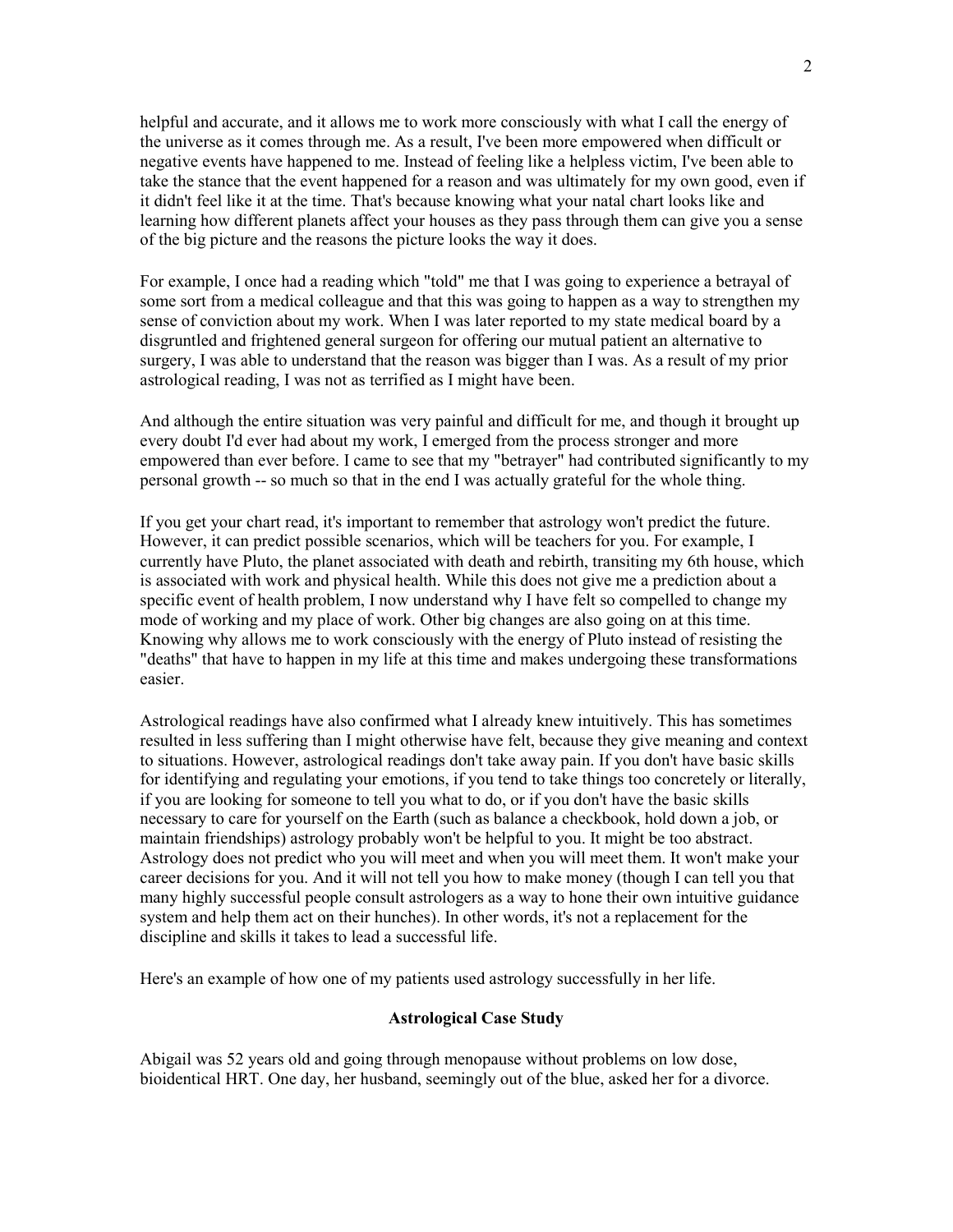For several years, Abigail's friends had been asking her if everything was all right with her marriage because they had noticed that Ralph seemed distracted and distant. Abigail dismissed their concerns, telling herself that Ralph's demeanor was simply the result of job stress. She also dismissed the fact that several months before Ralph's announcement, she found herself suffering from insomnia, moodiness, hives, and heart palpitations. Her salivary hormone levels and physical examination were all completely normal. An EKG and cardiac stress test were also normal. Her dermatologist prescribed Benadryl, an antihistamine, for her hives and told her the hives were probably the result of stress. She couldn't figure it out. (But soon thereafter, when Ralph gave her the bad news, Abigail realized that her body had known about the relationship problems long before she did.)

At about this same time, Abigail scheduled a chart reading. Abigail's chart depicted her as a person who had a tendency to cloister herself at home and lose her sense of self in caring for others. It also indicated that she tended to attract strong, domineering, decisive partners to whom she acquiesced. In addition, her chart indicated that she had a great deal of unrealized potential to achieve in the outer world of work. Abigail had always dreamed of getting her Ph.D. in clinical psychology and had once worked as a staff nurse at a local mental health center. She had also done occasional counseling, which she was good at.

By learning about her strengths and weaknesses through her chart, Abigail saw how she had allowed her marriage to lead her to a dead end in personal development. She saw her situation in a much different and more objective way than ever before.

Instead of wallowing in self-pity, Abigail became excited about transforming aspects of her personality that had led her to her current situation. In time, after going through about a year or so of grief and anger over the divorce, Abigail even came to the conclusion that her husband had done her a favor by divorcing her. All of her symptoms went away gradually during the year following her divorce, and she is now enrolled in a Ph.D. program in clinical psychology.

#### How to Get Started with Astrology

1. Get your natal chart done. There are a number of computer programs available that will do this for you for a cost of about \$15 to \$25. Astrolabe is one that I like.

2. Learn about your own chart. There's nothing like going through your own chart, planet by planet and house by house to begin to understand yourself. You can do this by consulting **The Only Astrology Book You'll Ever Need, by Joanna Martine Woolfolk (Scarborough House** Publishing, 1990). This book is one of the most complete and easiest to understand guides that I've seen. It will help you interpret you chart easily. I have also found the following books very useful and insightful: A Spiritual Approach to Astrology by Myrna Lofthus, (CRCS Publications, Sebastopol, Calif, 1983); Moon Signs: The Key to Your Inner Life by Donna Cunningham, (Ballantine Books, New York, 1993); and *Making the Gods Work for You: The Astrological* **Language of the Psyche** by Caroline Casey (Harmony Books, New York, 1998). Caroline is a very "hip" graduate of Brown University. Her humor, wit and intelligence shine off every page and will make you laugh.

3. Consider going to a professional astrologer. I had my astrological natal chart and "solar returns" (charts updated for how the planets are at the moment) interpreted by professionals for years before I actually learned about the subject myself. The knowledge of someone who has been working in this field for several decades completes the picture and can often help you